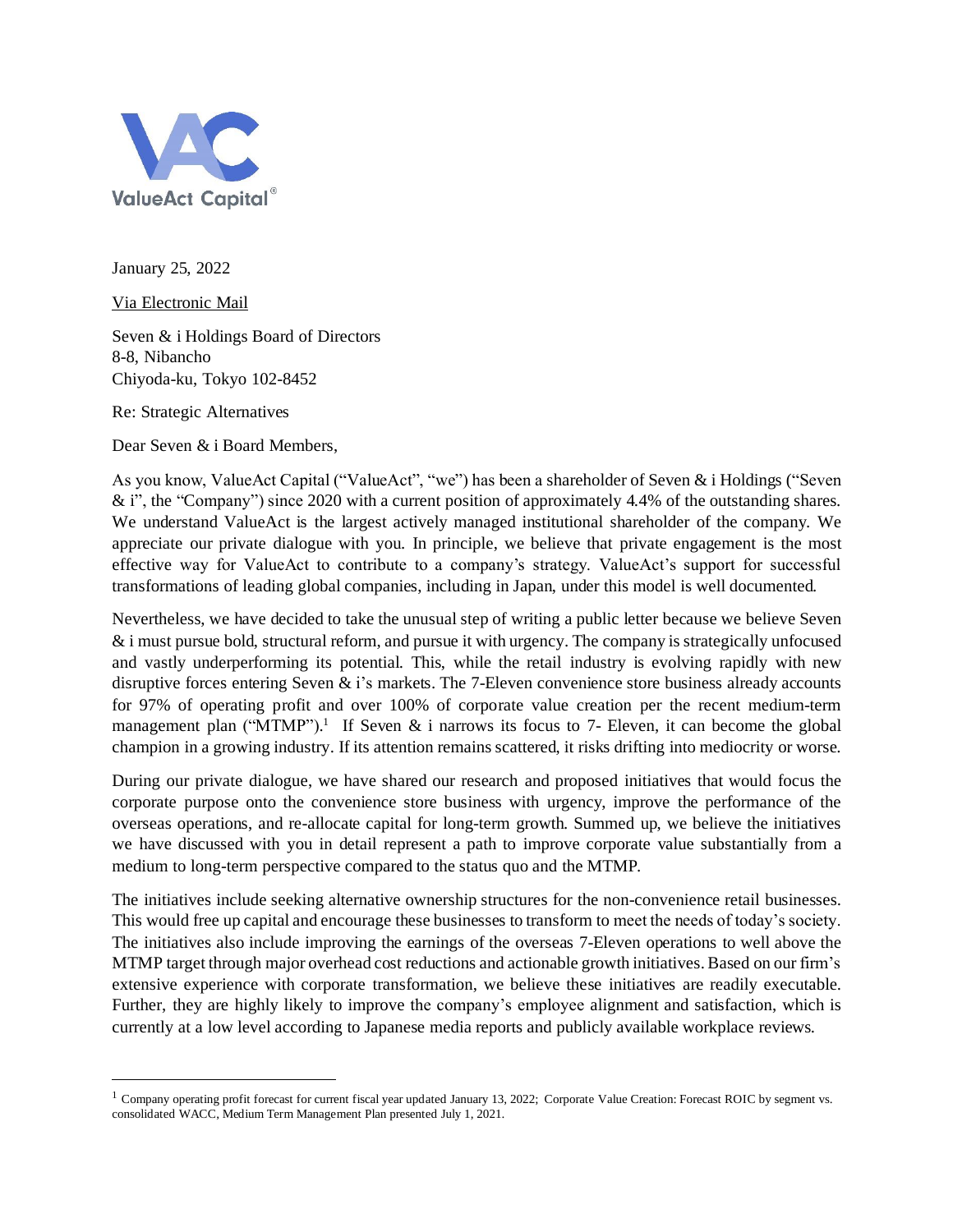Management's response to our ideas and our offers to help has been unsatisfactory. For nearly a year, we have been sharing an overall strategic plan with management that is significantly more ambitious than the company's recent MTMP. We have explained that the MTMP includes an ambiguous strategic vision, confusingly low targets for the overseas 7-Eleven operations, and plans for the non-convenience retail businesses that do not create corporate value. The resulting earnings per share targets in the MTMP are far below the intrinsic potential of the core 7-Eleven business. Our assertion is supported by the "sum of the parts" valuation analyses which have been published in reports by third party securities analysts. These analyses highlight the potential to create value through a tax free spin-off of 7-Eleven, another option we have presented to management that we do not believe has been studied seriously.

Management's primary response in our dialogue has been to tell us that there is general alignment on "direction" while declining to act publicly or privately to address the big gaps between the existing plan and the much higher intrinsic potential. This lackluster response from management is especially troubling after many years of underperformance of Seven & i's share price, the underperformance of all the company's businesses other than 7-Eleven Japan, the very limited synergies inside the conglomerate, and the challenging execution environment.

We have been struck by the slow pace of decision making at Seven  $\&$  i particularly as it relates to the imperative to truly focus and execute change. While we are not certain why the response and decision making has been slow, we have observed that there is a highly unusual management structure at the holding company, characterized by internal conflicts and oddly distant relationships between the holding company leaders and key subsidiary operations. Despite the presence of earnest staff and capable Outside Directors, we feel the overall governance and management structure is ineffective and requires changes which the company is not putting forth on its own. We have therefore lost confidence in management's ability to set the strategic course without direct and public input from independent shareholders.

Fortunately, Japanese corporate governance best practices and shareholders' legal rights provide effective ways to provide this shareholder input. In this spirit, ValueAct makes two official requests to the Board.

# **Request 1: We ask the Outside Directors to seek direct shareholder input on the key issues of strategy and management oversight**

We formally request that one or more of your Outside Directors—the "lead independent director" if one is appointed—contact portfolio managers from between twenty and thirty of Seven & i's largest institutional investors to listen directly to their views on key topics through individual or group sessions in the coming days. We suggest prioritizing institutions with portfolio managers actively following Seven & i, because they most likely already have views on company performance and strategy. We have denoted such shareholders based on publicly available information in an appendix. We believe institutional investors will fulfill their stewardship responsibilities by responding promptly to the Board's inquiries.

In these shareholder interviews by your Outside Directors, there should be only secretarial involvement of company management or their advisors. The outside director(s) conducting the shareholder interviews should ask the following questions:

- 1. Do you believe that management has the right strategic vision, structure, ability to execute, and openness to pursuing strategic alternatives, or are changes needed?
- 2. Do you believe the recently announced Medium-Term Management Plan is the optimal way to create corporate value from a medium to long-term perspective?
- 3. Do you believe that there are alternative strategies or ownership structures with superior risk-adjusted potential that should be pursued? If so, what are the alternatives?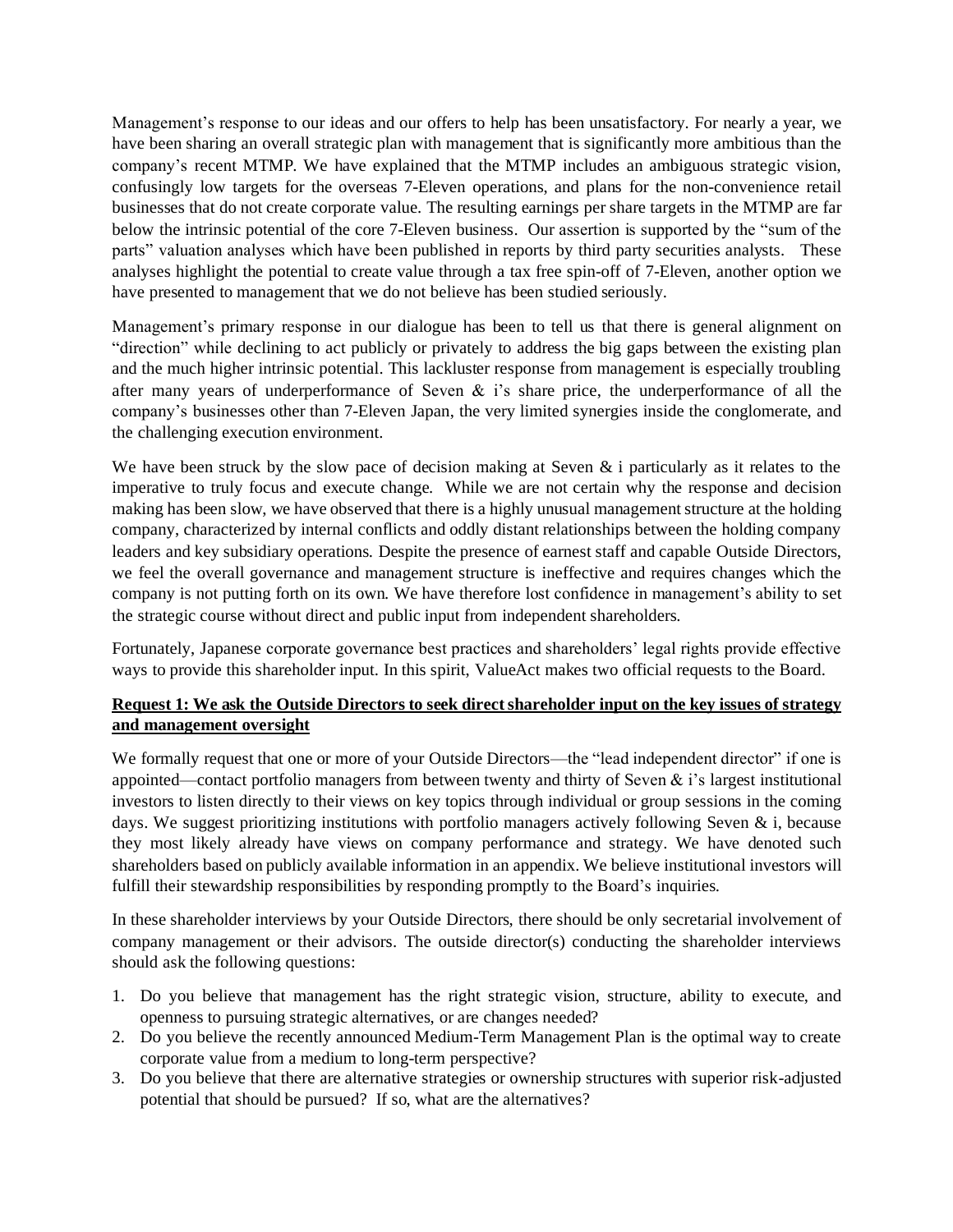4. Do you believe that the board should form a "Strategic Review Committee" of Outside Directors to assess these alternatives?

Although ValueAct's views on these matters will be familiar from our private dialogue, we summarize them herein. We believe the current business plan is not the optimal way to create corporate value from a medium to long-term perspective. We believe the company should consider alternative ownership structures for its business units as well as the whole company to achieve the focus necessary to improve competitiveness and performance of the businesses, especially 7-Eleven. Given the ineffective management environment, we believe changes in management are likely necessary. For these reasons, we believe a "Strategic Review Committee" of Outside Directors should be formed to assess these alternatives.

Management may argue that the company's regular investor relations program has been sufficient for the Outside Directors to receive relevant feedback from shareholders. From public reporting as well as comparing views with fellow shareholders, we do not believe that shareholders have been able to express their views to the board on key issues effectively. More importantly, the responses on key issues have been unsatisfactory. Indeed, institutional shareholders recently received a survey from one of management's proxy solicitors that seemed to be designed to avoid the key strategic questions and perhaps even mislead the Board. We are convinced that with the backdrop of long-term underperformance, demoralized employees, and an ineffective management environment, direct interviews of shareholders by Outside Directors are now necessary to achieve understanding and alignment.

### **Request 2: We ask the Board to officially create a "Strategic Review Committee" of Outside Directors**

We formally request that the Board officially create a "Strategic Review Committee", composed solely of Outside Directors, to consider strategic alternatives, and consider if alternative ownership structures including the sale or spin-off of divisions or a business combination with a third party would deliver superior value and strategic benefits to the company and its stakeholders.

This Committee should have publicly identified members and outside financial and legal advisors. We believe the Committee should publicly report its conclusions and recommended changes to strategy, management and corporate governance no later than one week prior to the distribution of the Convocation Notice of the next Annual Shareholders' Meeting ("the 2022 AGM")—the expected timing of this deadline for the Committee's report is the last week of April 2022. This would allow shareholders to exercise their shareholder rights at the annual meeting with highly relevant information. If necessary, ValueAct will consider pursuing its right to make shareholder proposals as the 2022 AGM approaches.

The Outside Director interviews with shareholders in the days ahead will give the Outside Directors a true representation of shareholder sentiment, unfiltered by management, which can better guide decision making on whether to form the Strategic Review Committee. The Committee can then help the Board restore strategic clarity for all.

# **We expect the Board to respond to the above-mentioned requests with a public announcement after the next regularly scheduled board meeting, which we believe is February 3rd, 2022.**

We will be sharing our views, including the rationale for our requests to the Board, with other shareholders. Thank you for your service on behalf of the company's stakeholders.

Sincerely,

ValueAct Capital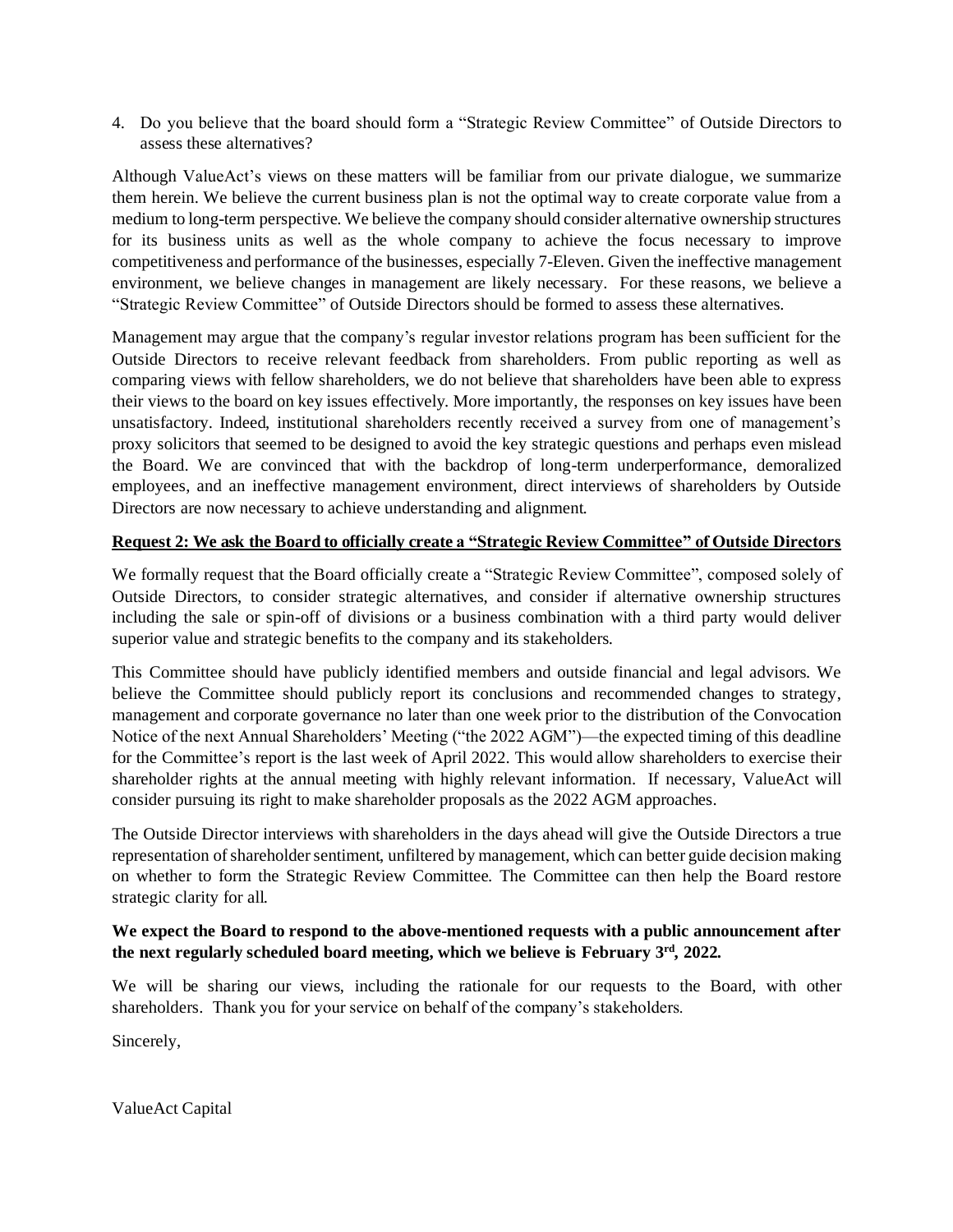### **Appendix**

#### **Seven & i's Top 30 Institutional Investors**

The below list was assembled primarily using FactSet. Certain institutional investors' positions were aggregated, as such may appear higher on the list than what may be visible on FactSet. Based on the individual fund information available, as well as leveraging institutional investors' public disclosures, ValueAct identified in **bold** those investors believed to have an "active" position with portfolio managers actively following the company.

| <b>Investor Name</b>                            | % of $OS^*$ |
|-------------------------------------------------|-------------|
| <b>Nomura Asset Management</b>                  | 4.48%       |
| <b>ValueAct Capital</b>                         | 4.40%       |
| <b>Sumitomo Mitsui Trust Asset Management</b>   | 4.10%       |
| <b>Asset Management One</b>                     | 3.94%       |
| <b>BlackRock</b>                                | 2.59%       |
| The Vanguard Group                              | 2.42%       |
| Nikko Asset Management                          | 2.14%       |
| <b>Nippon Life Insurance</b>                    | 1.99%       |
| <b>Daiwa Asset Management</b>                   | 1.90%       |
| <b>Norges Bank Investment Management</b>        | 1.68%       |
| <b>MS&amp;AD Insurance Group Holdings, Inc.</b> | 1.04%       |
| <b>T. Rowe Price</b>                            | 0.96%       |
| Mitsubishi UFJ Kokusai Asset Management         | 0.93%       |
| Geode Capital Management                        | 0.71%       |
| California Public Employees' Retirement System  | 0.68%       |
| <b>Artisan Partners</b>                         | 0.68%       |
| Resona Bank                                     | 0.63%       |
| <b>Mackenzie Investments</b>                    | 0.51%       |
| <b>Dimensional Fund Advisors</b>                | 0.49%       |
| <b>Amundi Asset Management</b>                  | 0.27%       |
| <b>J.P. Morgan Asset Management</b>             | 0.27%       |
| <b>Fidelity International</b>                   | 0.27%       |
| <b>Macquarie Investment Management</b>          | 0.27%       |
| <b>Bank of Yokohama Pension Fund</b>            | 0.25%       |
| Thompson, Siegel & Walmsley                     | 0.23%       |
| <b>Charles Schwab Investment Management</b>     | 0.23%       |
| <b>CPP Investment Board</b>                     | 0.22%       |
| FMR - Fidelity Management & Research Company    | 0.22%       |
| <b>Nordea Investment Management</b>             | 0.21%       |
| <b>Principal Global Investors</b>               | 0.19%       |
|                                                 |             |

**\*Position in Outstanding Shares**

**Source**: FactSet, last accessed 01/23/2022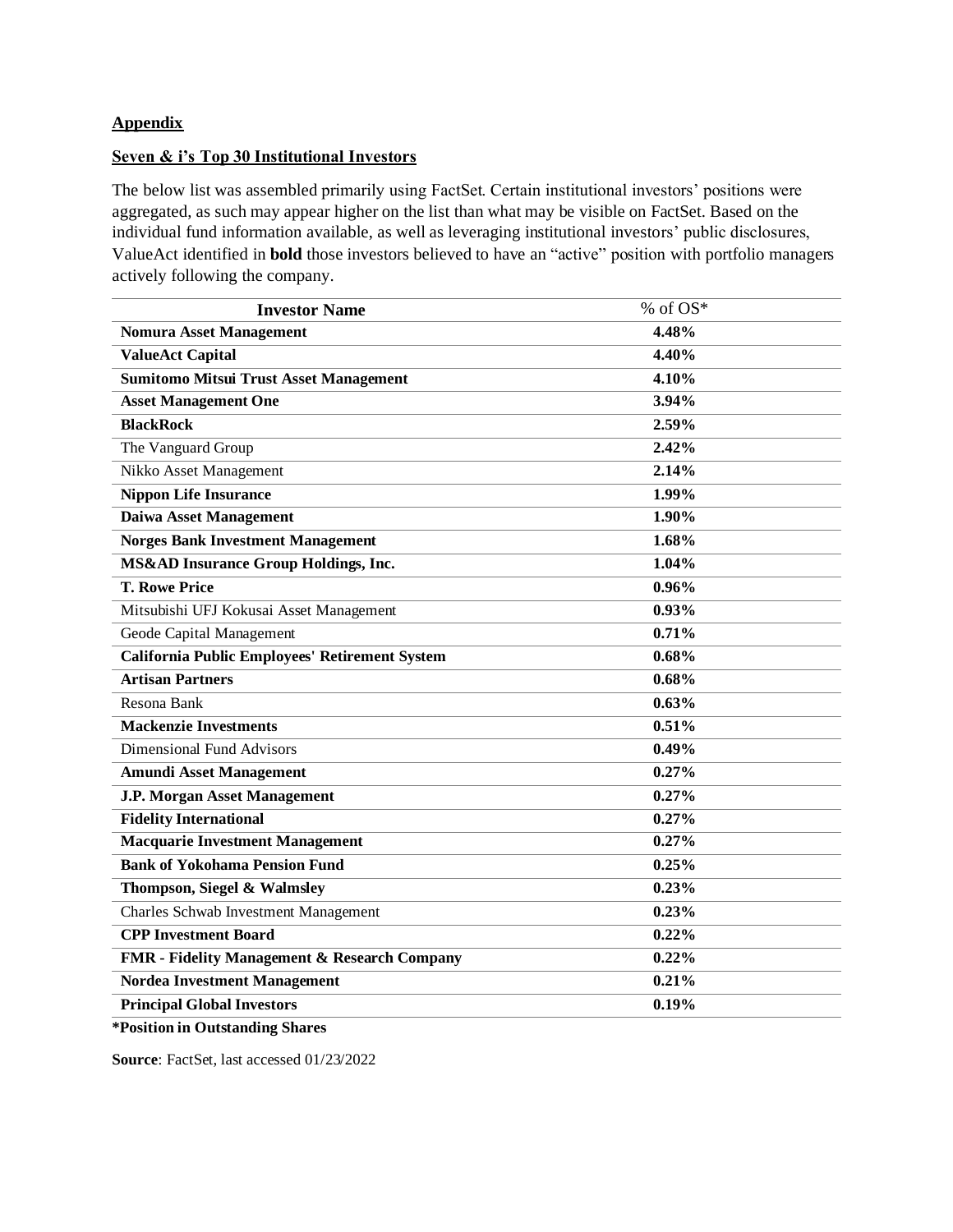#### Disclaimer:

This document has been prepared by ValueAct Capital Management, L.P. ("ValueAct Capital"). ValueAct Capital is providing this document for informational and discussion purposes only.

The views expressed herein reflect the opinions of ValueAct Capital as of the date hereof. ValueAct Capital reserves the right to change or modify any of its opinions expressed herein at any time and for any reason and expressly disclaims any obligation to correct, update, or revise the information contained herein or to otherwise provide any additional materials. All of the information contained herein is based on ValueAct Capital's independent research and analysis and publicly available information, which may include, but is not limited to, publicly available disclosures, earnings calls and other Company-hosted events open to the public, news articles and other media reports, sell-side analyst reports, independent research projects conducted by third parties, and publicly available databases. The materials in this document have not been prepared or endorsed by the Company and may not be attributed to the Company in any way. The information expressed herein is unaudited, reflects the judgment of ValueAct Capital only through the date of this document, and is subject to change at any time. Facts have been obtained from sources considered reliable but are not guaranteed. ValueAct Capital recognizes that there may be confidential or otherwise non-public information with respect to the Company that could alter the opinions of ValueAct Capital were such information known. This document does not purport to contain all of the information that may be relevant to an evaluation of the Company, Company securities, or the matters described herein. ValueAct Capital disclaims any obligation to correct, update or revise these documents or to otherwise provide any additional materials to any recipient of these documents.

Funds and accounts managed by ValueAct Capital (the "Funds") have a beneficial ownership interest, and/or an economic interest, in the securities discussed herein. Nothing in this document should be taken as any indication of ValueAct Capital's current or future trading or voting intentions which may change from time-to-time. ValueAct Capital intends to review the Funds' investments in the Company on a continuing basis and depending on various factors, including without limitation, the Company's financial position, strategic direction, the outcome of any discussions with the Company, overall market conditions, and the pricing of securities, transact in the securities of the Company and reserves the right to take any actions with respect to the Funds' investments in the Company as it may deem appropriate. ValueAct Capital expressly disclaims any obligation to notify others of any such changes

Except for the historical information contained herein, the information and opinions contained in this document constitute forward-looking statements, including estimates, projections and other forwardlooking statements, some of which can be identified by the use of forward‐looking terminology such as "may," "will," "should," "anticipate," "expect," "project," "intend," "believe," or variations thereon or comparable terminology. Forward-looking statements are inherently unreliable as they are based on estimates and assumptions about exit and valuation multiples, and events and conditions that have not yet occurred, any and all of which may prove to be incorrect. Forward-looking statements are subject to uncertainties and changes (including changes in market valuation multiples, earnings assumptions, economic, operational, political or other circumstances or the management of the particular portfolio company), all of which are beyond ValueAct Capital's control and that may cause the relevant actual results to be materially different from the results expressed or implied by the forward-looking statements. No